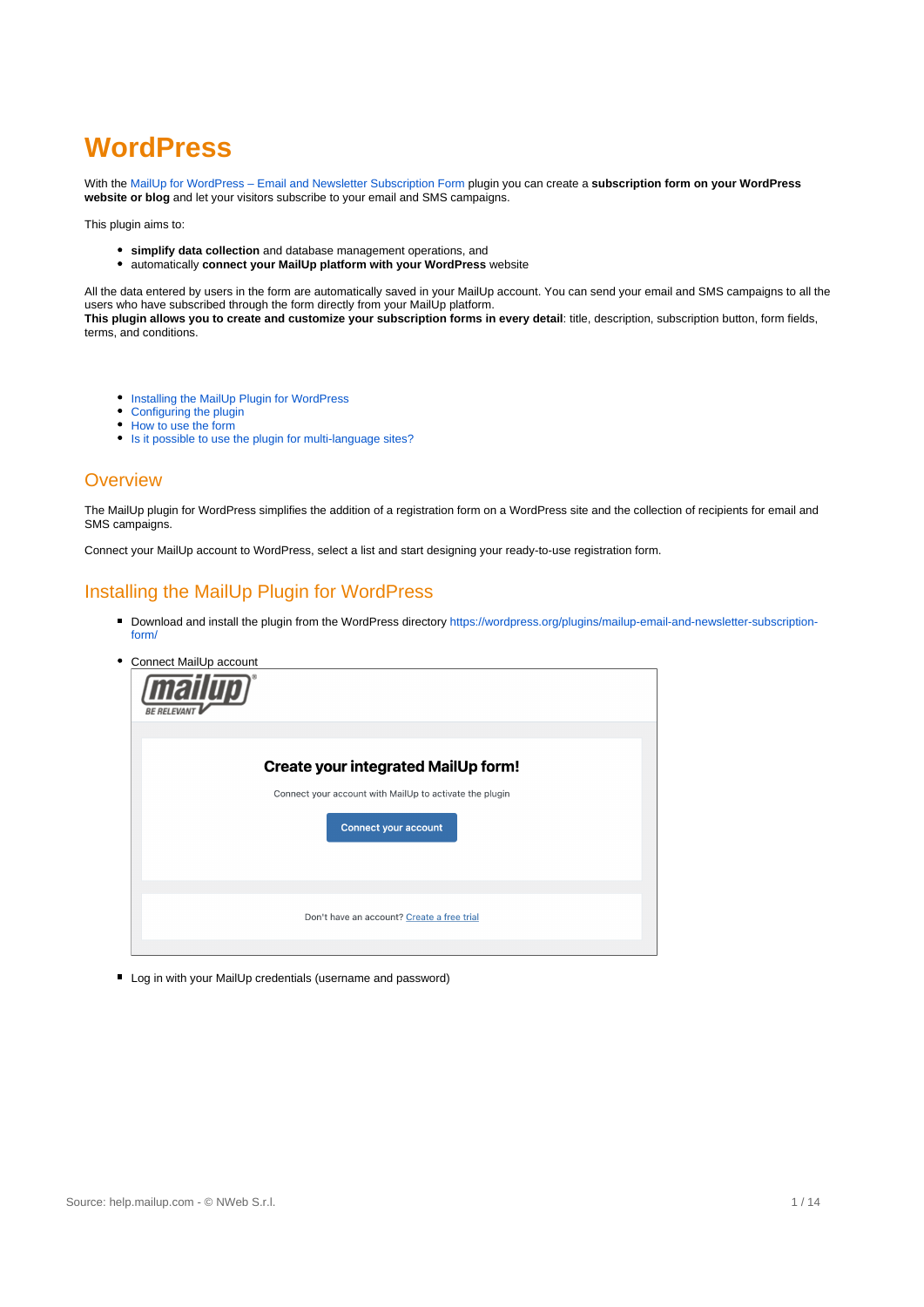| <b>Mailup</b>                                                                                                           |
|-------------------------------------------------------------------------------------------------------------------------|
| Welcome to Authorization Server                                                                                         |
| Please enter your login credentials to proceed.<br>Username<br>m111970<br>Password                                      |
| Log On                                                                                                                  |
| Your login information is used only for authorization purposes and will not be<br>shared with the external application. |

## ■ Confirm

| <b>METITION</b>                                                                                                         |
|-------------------------------------------------------------------------------------------------------------------------|
| Welcome to Authorization Server                                                                                         |
| Do you really want to authorize the following app?<br><b>Worpdress Plugin</b>                                           |
| <b>CONFIRM</b>                                                                                                          |
| <b>DENY</b>                                                                                                             |
| Your login information is used only for authorization purposes and will not be<br>shared with the external application. |

<span id="page-1-0"></span>Now that you have connected your MailUp account with WordPress, you have to build your form.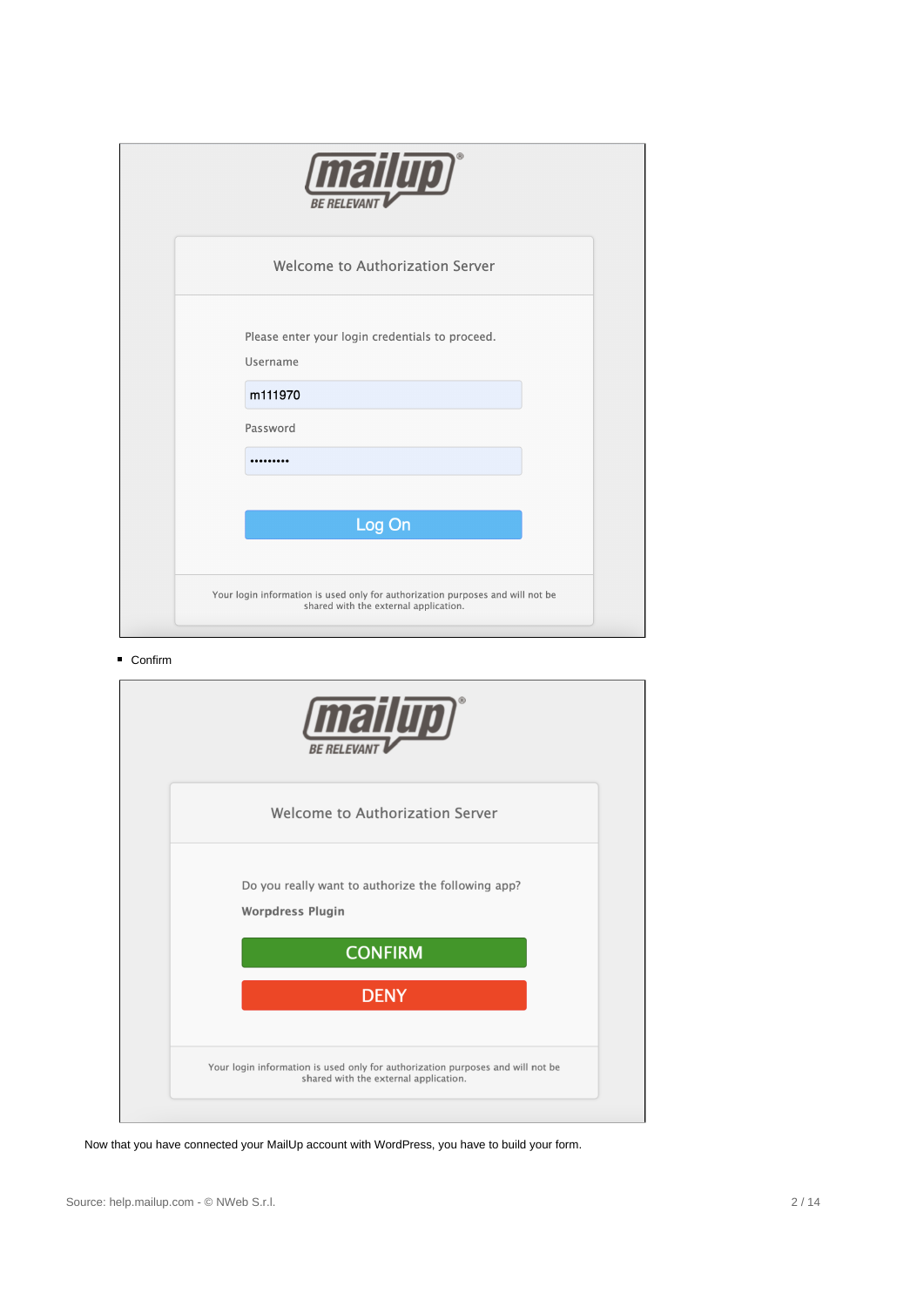## Configuring the plugin

### **General Settings**

In the general settings you will find:

**List**: choose the MailUp list in which you want to collect your recipients

**Group**: give a name or select the group in which you will find your new subscribers

**Title and description of the form**: tell your visitors why they should fill out your form

**Button Text**: customize the text of the subscribe button

| List:                    |                                  |                                                                                                                |                                                                                  |      |
|--------------------------|----------------------------------|----------------------------------------------------------------------------------------------------------------|----------------------------------------------------------------------------------|------|
|                          | Select the list you want to use. |                                                                                                                |                                                                                  |      |
| Leads                    |                                  | $\checkmark$                                                                                                   |                                                                                  |      |
| Group:                   |                                  |                                                                                                                |                                                                                  |      |
|                          |                                  | Users will always be part of this group. They will also be placed in specific groups based on privacy choices. |                                                                                  |      |
| Subscribers WP           |                                  |                                                                                                                |                                                                                  |      |
| Form Title:              |                                  |                                                                                                                |                                                                                  |      |
|                          |                                  |                                                                                                                |                                                                                  |      |
|                          |                                  | Used to give your form title. Leave blank if you think is not necessary.                                       |                                                                                  |      |
|                          |                                  | Lots of original content, zero spam. Subscribe to the n                                                        |                                                                                  |      |
|                          |                                  |                                                                                                                |                                                                                  |      |
| <b>Form Description:</b> |                                  |                                                                                                                |                                                                                  |      |
|                          |                                  | Used to give your form a description. Leave blank if you think is not necessary.                               |                                                                                  |      |
| Visual                   | Text                             |                                                                                                                |                                                                                  |      |
| Paragraph v              |                                  | B J E = = 2 X 冊                                                                                                |                                                                                  |      |
|                          |                                  |                                                                                                                |                                                                                  |      |
|                          |                                  |                                                                                                                | Always stay up to date! Join the 5,000 marketers who receive our communications. |      |
|                          |                                  |                                                                                                                |                                                                                  |      |
| P » SPAN                 |                                  |                                                                                                                |                                                                                  | all. |
|                          |                                  |                                                                                                                |                                                                                  |      |
| Submit button text:      |                                  | Used to pesonalize the submit button text (e.g. Send, Subscribe, Sign-in, Sign-up)                             |                                                                                  |      |
| Sign-up                  |                                  |                                                                                                                |                                                                                  |      |

### **Form fields**

**In the Form Fields tab, you can add and remove form fields**. For each field, you can decide in what MailUp recipient field should the information be written, what type of content, the label displayed, and whether the field is mandatory or not.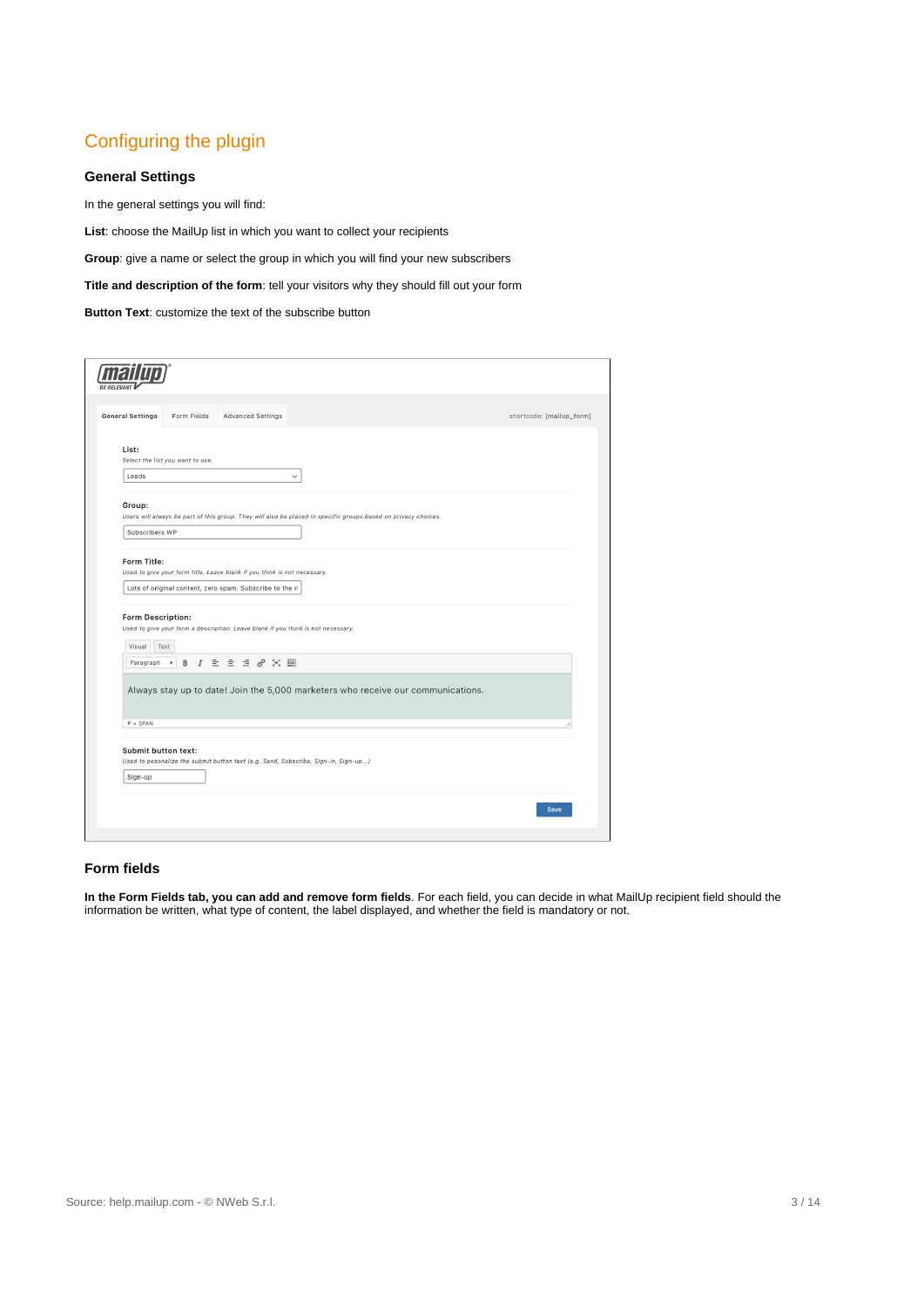| <b>General Settings</b> | <b>Form Fields</b> | <b>Advanced Settings</b> |              |                                                                                                 |                               | shortcode: [mailup_form] |
|-------------------------|--------------------|--------------------------|--------------|-------------------------------------------------------------------------------------------------|-------------------------------|--------------------------|
| Form Fields:            |                    |                          |              | Create your form including some custom fields. Including at least email or phone, is mandatory. |                               |                          |
| Field ID on MailUp      |                    | Type                     |              | <b>Displayed Name</b>                                                                           | Required                      |                          |
| email                   | $\vee$             | text                     | $\checkmark$ | Email                                                                                           | $\sqrt{\phantom{a}}$ Required | Remove                   |
| name                    | $\checkmark$       | text                     | $\checkmark$ | What's your name?                                                                               | $\vee$ Required               | Remove                   |
| country                 | $\checkmark$       | text                     | $\checkmark$ | Where you live?                                                                                 | $\Box$ Required               | Remove                   |
| birthday                | $\checkmark$       | date                     | $\checkmark$ | When is your birthday?                                                                          | ∩<br>Required                 | Add                      |
|                         |                    |                          |              |                                                                                                 |                               |                          |

The **Terms and Conditions section** gives you the ability to add up to three custom fields. Each condition will automatically create a dedicated group in your MailUp account so that you can easily retrieve who accepted them and create your marketing campaigns.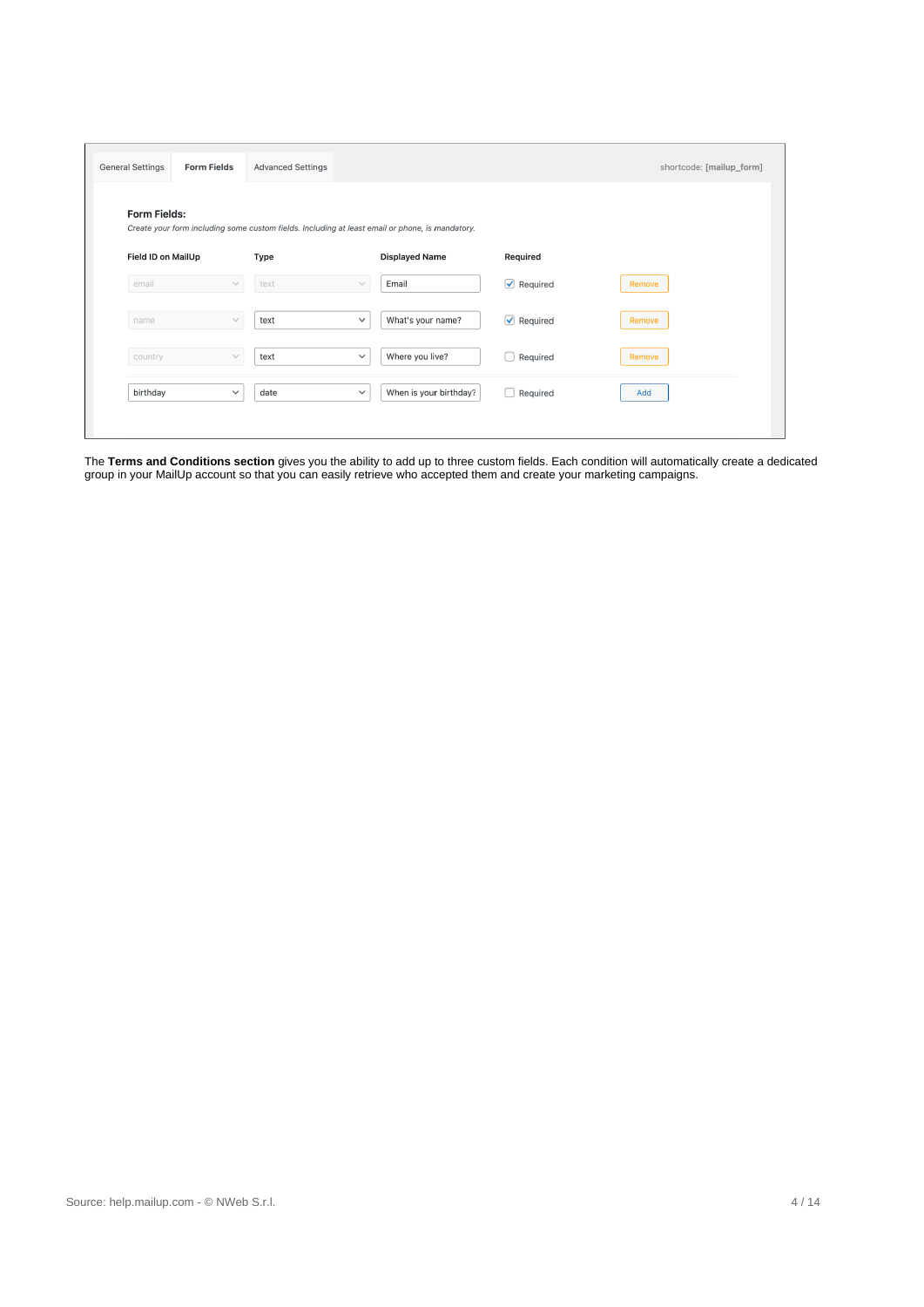| <b>Terms and Conditions</b><br>Here you can set your terms and conditions acceptances.<br>1 - Usually required and used for general terms of service<br>Include: $\sqrt{ }$ Required: $\sqrt{ }$<br>Text<br>Visual<br><i>I</i> 目目 (4) 目 目 2 2 回 ※ 圖<br>Paragraph<br>$\boldsymbol{\mathrm{v}}$<br>В<br>I confirm that I have read the information on data processing.<br>P » SPAN<br>whoever accepts, will be included in the group Iscritti WP Terms and Conditions 1<br>2 - Usually used for marketing communication<br>Include: $\sqrt{\phantom{a}}$ Required: $\Box$<br>Text<br>Visual<br>Paragraph<br>$\boldsymbol{\mathrm{v}}$<br><i>I</i> 目目 (4) 目 目 タ 量 X 圏<br>B<br>Yes, I want to receive updates on training and events.<br>$\, {\sf p}$<br>whoever accepts, will be included in the group Iscritti WP Terms and Conditions 2<br>3 - Usually used for data profilation<br>$Include: \Box$ Required: $\Box$<br>Visual<br>Text<br><i>I</i> . E . E & E ± ± <i>@</i> □ X ■<br>Paragraph<br>$\quad$ $\quad$<br>B<br>whoever accepts, will be included in the group Iscritti WP Terms and Conditions 3<br><b>Save</b> |  |  |
|---------------------------------------------------------------------------------------------------------------------------------------------------------------------------------------------------------------------------------------------------------------------------------------------------------------------------------------------------------------------------------------------------------------------------------------------------------------------------------------------------------------------------------------------------------------------------------------------------------------------------------------------------------------------------------------------------------------------------------------------------------------------------------------------------------------------------------------------------------------------------------------------------------------------------------------------------------------------------------------------------------------------------------------------------------------------------------------------------------------------------|--|--|
|                                                                                                                                                                                                                                                                                                                                                                                                                                                                                                                                                                                                                                                                                                                                                                                                                                                                                                                                                                                                                                                                                                                           |  |  |
|                                                                                                                                                                                                                                                                                                                                                                                                                                                                                                                                                                                                                                                                                                                                                                                                                                                                                                                                                                                                                                                                                                                           |  |  |
|                                                                                                                                                                                                                                                                                                                                                                                                                                                                                                                                                                                                                                                                                                                                                                                                                                                                                                                                                                                                                                                                                                                           |  |  |
|                                                                                                                                                                                                                                                                                                                                                                                                                                                                                                                                                                                                                                                                                                                                                                                                                                                                                                                                                                                                                                                                                                                           |  |  |
|                                                                                                                                                                                                                                                                                                                                                                                                                                                                                                                                                                                                                                                                                                                                                                                                                                                                                                                                                                                                                                                                                                                           |  |  |
|                                                                                                                                                                                                                                                                                                                                                                                                                                                                                                                                                                                                                                                                                                                                                                                                                                                                                                                                                                                                                                                                                                                           |  |  |
|                                                                                                                                                                                                                                                                                                                                                                                                                                                                                                                                                                                                                                                                                                                                                                                                                                                                                                                                                                                                                                                                                                                           |  |  |
|                                                                                                                                                                                                                                                                                                                                                                                                                                                                                                                                                                                                                                                                                                                                                                                                                                                                                                                                                                                                                                                                                                                           |  |  |
|                                                                                                                                                                                                                                                                                                                                                                                                                                                                                                                                                                                                                                                                                                                                                                                                                                                                                                                                                                                                                                                                                                                           |  |  |
|                                                                                                                                                                                                                                                                                                                                                                                                                                                                                                                                                                                                                                                                                                                                                                                                                                                                                                                                                                                                                                                                                                                           |  |  |
|                                                                                                                                                                                                                                                                                                                                                                                                                                                                                                                                                                                                                                                                                                                                                                                                                                                                                                                                                                                                                                                                                                                           |  |  |
|                                                                                                                                                                                                                                                                                                                                                                                                                                                                                                                                                                                                                                                                                                                                                                                                                                                                                                                                                                                                                                                                                                                           |  |  |
|                                                                                                                                                                                                                                                                                                                                                                                                                                                                                                                                                                                                                                                                                                                                                                                                                                                                                                                                                                                                                                                                                                                           |  |  |
|                                                                                                                                                                                                                                                                                                                                                                                                                                                                                                                                                                                                                                                                                                                                                                                                                                                                                                                                                                                                                                                                                                                           |  |  |
|                                                                                                                                                                                                                                                                                                                                                                                                                                                                                                                                                                                                                                                                                                                                                                                                                                                                                                                                                                                                                                                                                                                           |  |  |
|                                                                                                                                                                                                                                                                                                                                                                                                                                                                                                                                                                                                                                                                                                                                                                                                                                                                                                                                                                                                                                                                                                                           |  |  |
|                                                                                                                                                                                                                                                                                                                                                                                                                                                                                                                                                                                                                                                                                                                                                                                                                                                                                                                                                                                                                                                                                                                           |  |  |
|                                                                                                                                                                                                                                                                                                                                                                                                                                                                                                                                                                                                                                                                                                                                                                                                                                                                                                                                                                                                                                                                                                                           |  |  |
|                                                                                                                                                                                                                                                                                                                                                                                                                                                                                                                                                                                                                                                                                                                                                                                                                                                                                                                                                                                                                                                                                                                           |  |  |
|                                                                                                                                                                                                                                                                                                                                                                                                                                                                                                                                                                                                                                                                                                                                                                                                                                                                                                                                                                                                                                                                                                                           |  |  |
|                                                                                                                                                                                                                                                                                                                                                                                                                                                                                                                                                                                                                                                                                                                                                                                                                                                                                                                                                                                                                                                                                                                           |  |  |
|                                                                                                                                                                                                                                                                                                                                                                                                                                                                                                                                                                                                                                                                                                                                                                                                                                                                                                                                                                                                                                                                                                                           |  |  |
|                                                                                                                                                                                                                                                                                                                                                                                                                                                                                                                                                                                                                                                                                                                                                                                                                                                                                                                                                                                                                                                                                                                           |  |  |
|                                                                                                                                                                                                                                                                                                                                                                                                                                                                                                                                                                                                                                                                                                                                                                                                                                                                                                                                                                                                                                                                                                                           |  |  |
|                                                                                                                                                                                                                                                                                                                                                                                                                                                                                                                                                                                                                                                                                                                                                                                                                                                                                                                                                                                                                                                                                                                           |  |  |
|                                                                                                                                                                                                                                                                                                                                                                                                                                                                                                                                                                                                                                                                                                                                                                                                                                                                                                                                                                                                                                                                                                                           |  |  |
|                                                                                                                                                                                                                                                                                                                                                                                                                                                                                                                                                                                                                                                                                                                                                                                                                                                                                                                                                                                                                                                                                                                           |  |  |
|                                                                                                                                                                                                                                                                                                                                                                                                                                                                                                                                                                                                                                                                                                                                                                                                                                                                                                                                                                                                                                                                                                                           |  |  |
|                                                                                                                                                                                                                                                                                                                                                                                                                                                                                                                                                                                                                                                                                                                                                                                                                                                                                                                                                                                                                                                                                                                           |  |  |
|                                                                                                                                                                                                                                                                                                                                                                                                                                                                                                                                                                                                                                                                                                                                                                                                                                                                                                                                                                                                                                                                                                                           |  |  |
|                                                                                                                                                                                                                                                                                                                                                                                                                                                                                                                                                                                                                                                                                                                                                                                                                                                                                                                                                                                                                                                                                                                           |  |  |
|                                                                                                                                                                                                                                                                                                                                                                                                                                                                                                                                                                                                                                                                                                                                                                                                                                                                                                                                                                                                                                                                                                                           |  |  |
|                                                                                                                                                                                                                                                                                                                                                                                                                                                                                                                                                                                                                                                                                                                                                                                                                                                                                                                                                                                                                                                                                                                           |  |  |
|                                                                                                                                                                                                                                                                                                                                                                                                                                                                                                                                                                                                                                                                                                                                                                                                                                                                                                                                                                                                                                                                                                                           |  |  |
|                                                                                                                                                                                                                                                                                                                                                                                                                                                                                                                                                                                                                                                                                                                                                                                                                                                                                                                                                                                                                                                                                                                           |  |  |
|                                                                                                                                                                                                                                                                                                                                                                                                                                                                                                                                                                                                                                                                                                                                                                                                                                                                                                                                                                                                                                                                                                                           |  |  |
|                                                                                                                                                                                                                                                                                                                                                                                                                                                                                                                                                                                                                                                                                                                                                                                                                                                                                                                                                                                                                                                                                                                           |  |  |
|                                                                                                                                                                                                                                                                                                                                                                                                                                                                                                                                                                                                                                                                                                                                                                                                                                                                                                                                                                                                                                                                                                                           |  |  |
|                                                                                                                                                                                                                                                                                                                                                                                                                                                                                                                                                                                                                                                                                                                                                                                                                                                                                                                                                                                                                                                                                                                           |  |  |
|                                                                                                                                                                                                                                                                                                                                                                                                                                                                                                                                                                                                                                                                                                                                                                                                                                                                                                                                                                                                                                                                                                                           |  |  |
|                                                                                                                                                                                                                                                                                                                                                                                                                                                                                                                                                                                                                                                                                                                                                                                                                                                                                                                                                                                                                                                                                                                           |  |  |
|                                                                                                                                                                                                                                                                                                                                                                                                                                                                                                                                                                                                                                                                                                                                                                                                                                                                                                                                                                                                                                                                                                                           |  |  |

## **Advanced settings**

In the Advanced Settings tab you can, first of all, decide if people who sign up should receive an **email requesting confirmation**. You can customize some **feedback messages** and decide whether to use placeholders instead of labels.

Your form will inherit your WordPress styles. But if you want to customize it further, use the **Custom CSS** section.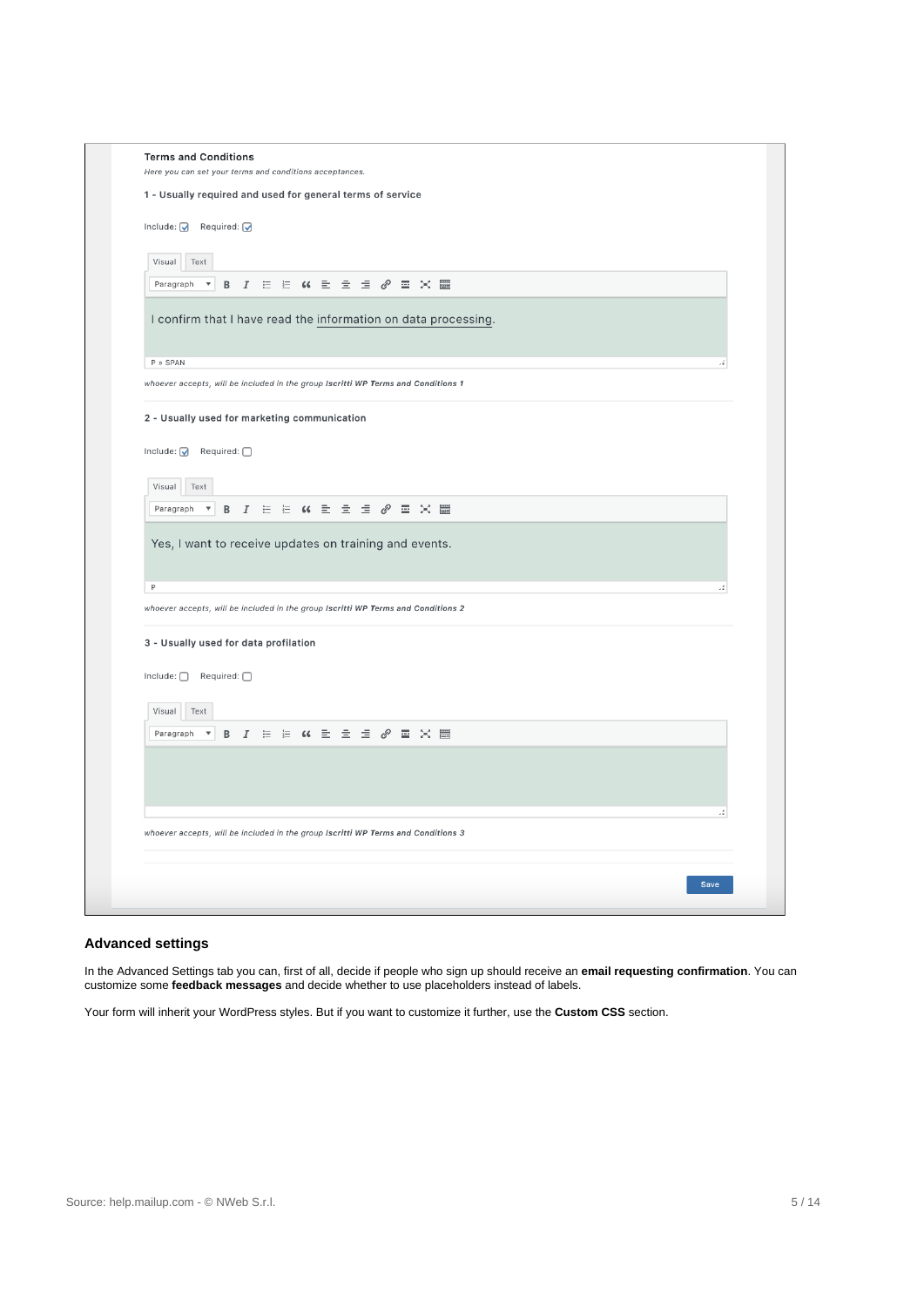| Successful registration. |                                                                                                                                                                                                                                                                                                                                                                                     |
|--------------------------|-------------------------------------------------------------------------------------------------------------------------------------------------------------------------------------------------------------------------------------------------------------------------------------------------------------------------------------------------------------------------------------|
|                          |                                                                                                                                                                                                                                                                                                                                                                                     |
|                          |                                                                                                                                                                                                                                                                                                                                                                                     |
|                          |                                                                                                                                                                                                                                                                                                                                                                                     |
|                          |                                                                                                                                                                                                                                                                                                                                                                                     |
|                          |                                                                                                                                                                                                                                                                                                                                                                                     |
|                          |                                                                                                                                                                                                                                                                                                                                                                                     |
|                          |                                                                                                                                                                                                                                                                                                                                                                                     |
|                          |                                                                                                                                                                                                                                                                                                                                                                                     |
|                          |                                                                                                                                                                                                                                                                                                                                                                                     |
|                          |                                                                                                                                                                                                                                                                                                                                                                                     |
|                          |                                                                                                                                                                                                                                                                                                                                                                                     |
|                          |                                                                                                                                                                                                                                                                                                                                                                                     |
|                          |                                                                                                                                                                                                                                                                                                                                                                                     |
|                          |                                                                                                                                                                                                                                                                                                                                                                                     |
|                          |                                                                                                                                                                                                                                                                                                                                                                                     |
|                          |                                                                                                                                                                                                                                                                                                                                                                                     |
|                          |                                                                                                                                                                                                                                                                                                                                                                                     |
| #mpwp-container {        | Q<br>Request confirmation by email:<br>Use placeholders instead of labels:<br>$\boldsymbol{\mathsf{Q}}$<br>Edit default messages for subscription status.<br>There was an error. Please try again later.<br>Insert here your custom CSS:<br>/* Form content container */<br>#mupwp-form-content {<br>#mupwp-form-title {<br>/* The form description */<br>#mupwp-form-description { |

## <span id="page-5-0"></span>How to use the form

After creating and customizing the form you can:

- place it wherever you want using the **shortcode: [mailup\_form]**. Note that you can only have one form per page.
- Add it to the sidebar by activating a **new Widget.** The form will inherit your WordPress styles.

## <span id="page-5-1"></span>Is it possible to use the plugin for multi-language sites?

Yes, the latest version of our plugin is fully compatible with WPML.

Do you have the old version of this plugin?

**Introducing the MailUp Plugin for WordPress**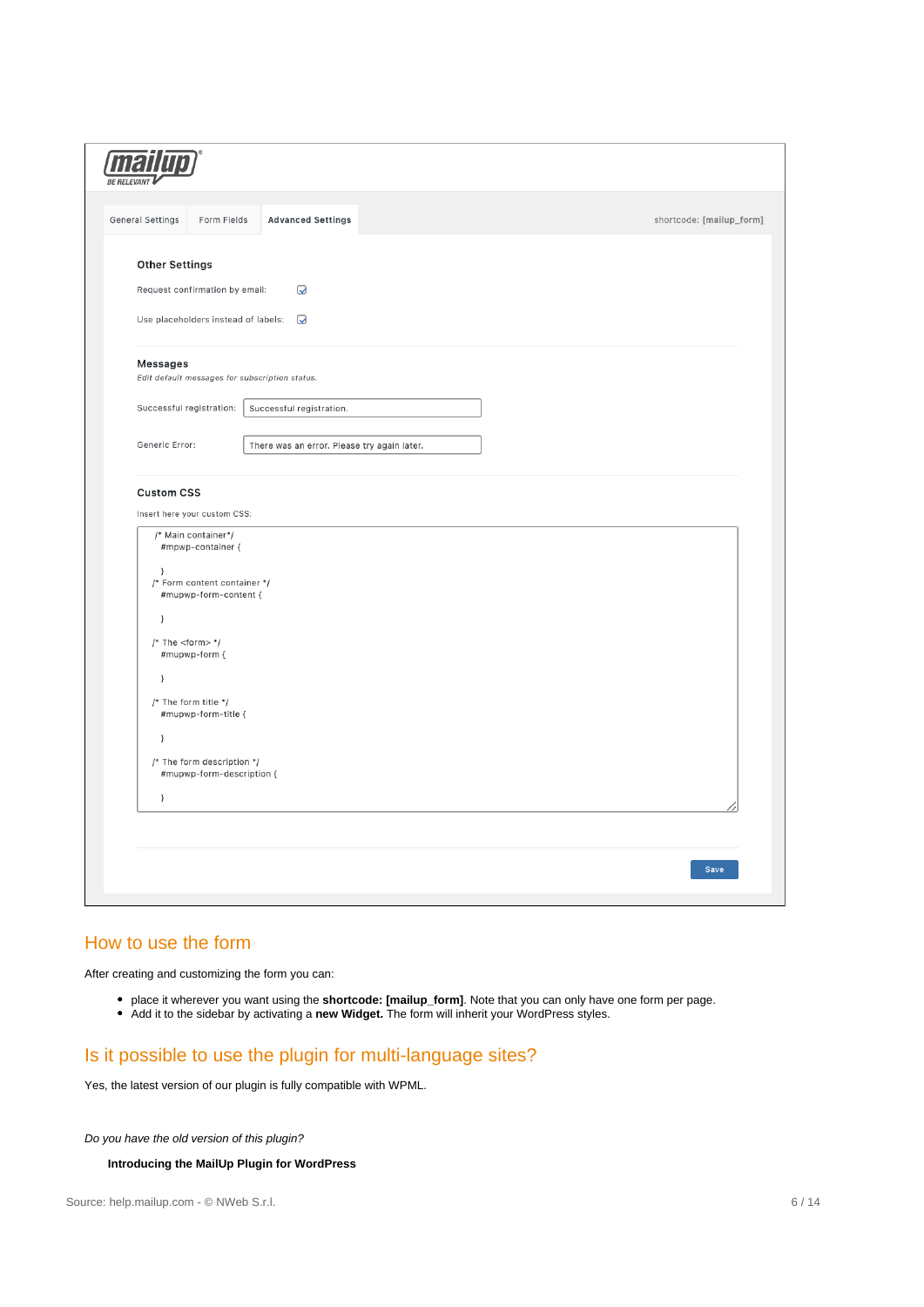The MailUp plugin for WordPress makes it easy to add a customizable newsletter signup form to a WordPress Web site. With the MailUp plugin, you can easily add a newsletter sign-up form to your Web site or blog and then send and track email and SMS with MailUp.

- Visitors to your WordPress-powered blog or Web site will be able to subscribe to your newsletter using a configurable sign-up form. Their information will be saved in your MailUp account.
- You will use your MailUp platform to manage those subscribers, create and send messages to them, view statistics on sent messages, and more.
- The MailUp plugin supports the recommended 'confirmed opt-in' subscription method (i.e. subscriber receives an email with a confirmation link that has to be clicked to confirm the subscription). This method ensures that spam traps or wrong email addresses are never added to your list.
- The unsubscription process will be managed automatically by MailUp (e.g. unsubscribe link in the footer of your messages).
- MailUp supports SMS (text messaging) too, so you can choose to collect a mobile phone number as well.

#### **How to use it**

MailUp and WordPress make it easy to create a Web site and a blog and to communicate with readers or site visitors through a newsletter.

- 1. Signup for a free trial (no credit card required): [English](http://www.mailup.com/try) / [Italiano](http://www.mailup.it/campagne-dem-prova-gratuita.htm)
- 2. Create one or more Lists (e.g. two WordPress sites: you will create two Lists in MailUp).
- 3. Install the plugin in your WordPress admin area, as described below
- 4. Configure settings such as the header, footer, message templates, confirmation request email, welcome message, etc.
- 5. Visitors to your Web site will start signing up, and you will be able to track the subscription trend over time in your MailUp admin console.
- 6. Create and send email and/or text (SMS) messages to your subscribers.
- 7. Use the NEW MESSAGE FROM RSS feature to create a newsletter from RSS feeds (a list of recent articles from your WordPress-powered blog). Just select the posts and choose a template and priority. You will be able to edit the newsletter after it has been automatically created, before you send it, without any copying and pasting.
- 8. MailUp automatically manages the unsubscribe process and gives you access to statistics down to the individual recipient level (opens, clicks, social sharing, etc.)

#### **Installing the MailUp Plugin for WordPress**

See the video tutorial above for an overview. Here are detailed instructions:

- 1. Sign in to your WordPress admin account from your website or blog.
- 2. View the Plugins tab and click on "Add New."
- 3. Search for the "MailUp" plugin on the search tab
- 4. Click on "install now." and click "yes" to confirm.
- 5. Click on "Activate plugin."
- 6. Go to the Appearance section and click on the widgets tab. You can see all the available widgets including the MailUp one.
- 7. Drag the MailUp widget into the main sidebar.
- 8. You can now go to your website and check that the MailUp newsletter plugin is installed.

#### <span id="page-6-0"></span>**Configuring the plugin**

#### **Authorizing WordPress to communicate with MailUp**

Before you can connect your WordPress site to your MailUp account by filling out the fields on the setup page, you will need to activate the MailUp API in your MailUp account:

- 1. Log into your MailUp account
- 2. Navigate to Settings > Advanced settings > Developer's corner > Web services:

| Settings / Advanced settings / Developer's corner / Web services              |                |
|-------------------------------------------------------------------------------|----------------|
| Troubleshooting<br><b>Web services</b><br>Codes table<br>Webhooks<br>API keys | <b>Fix URL</b> |

- 1. Select Frontend from the drop-down
- 2. Check the Enabled checkbox
- 3. For added security, enable IP Address Validation and add the IP address of your Website



To find out the IP address of your Web site, you can use a service such as [https://www.site24x7.com/find-ip-address-of-web-site.](https://www.site24x7.com/find-ip-address-of-web-site.html) [html](https://www.site24x7.com/find-ip-address-of-web-site.html)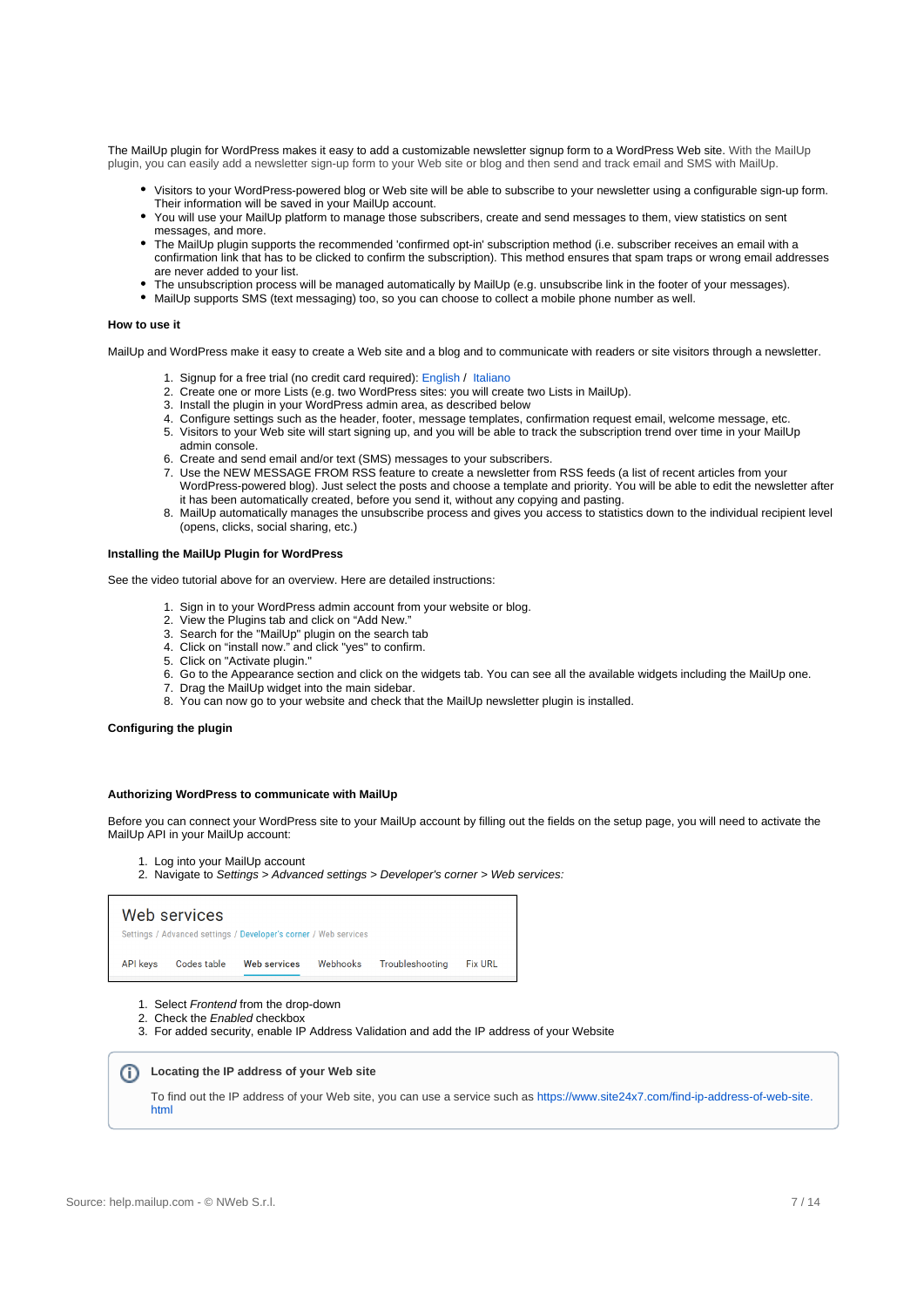#### **Potential issue with IP address validation** Λ

If after completing the setup you keep getting a "Generic Error" when testing the subscription form, try disabling IP address validation in your MailUp console.

### **Connecting WordPress to MailUp**

 $\bigcirc$ 

After installing the plugin and authorizing an external connection to your MailUp account, access the WordPress administration panel and select Se*ttings > WP MailUp* in the left-side navigation menu to configure the plugin.

| <b>H</b> Settings |  |
|-------------------|--|
| General           |  |
| Writing           |  |
| Reading           |  |
| Discussion        |  |
| Media             |  |
| Permalinks        |  |
| Email             |  |
| <b>WP MailUp</b>  |  |

#### The setup page will be displayed.

Continue with the steps below, starting with adding your MailUp account credentials to the General Settings tab

| <b>WP-MailUp Settings</b>                     |                                                                                             |                   |
|-----------------------------------------------|---------------------------------------------------------------------------------------------|-------------------|
|                                               | Configure your newsletter subscription signup form, then manage your campaigns in MailUp.   | <b>BE RELEVAN</b> |
| Video Tutorials   Free Trial   About MailUp   |                                                                                             |                   |
| <b>General settings</b>                       |                                                                                             |                   |
|                                               | To use this plugin, you need a MailUp account (free trial) and your MailUp API credentials. |                   |
| MailUp console host:                          | a4a0g.s18.it                                                                                |                   |
| Subscribe path:                               | /frontend/xmlSubscribe.aspx                                                                 |                   |
| Plugin title:                                 | Monthly Newsletter                                                                          |                   |
| Description:                                  | Our monthly newsletter with a selection of the best pi                                      |                   |
| Submit button:                                | Sign Up                                                                                     |                   |
| Select preloaded CSS for widget:              | Rounded corners<br>▼                                                                        |                   |
| Use placeholders instead of<br>labels:        |                                                                                             |                   |
| Request confirmation by email:                | $\blacktriangledown$                                                                        |                   |
| I am using WPML to translate<br>this website: |                                                                                             |                   |

Configure the settings in each section as described below. Please note that all the data required to configure the plugin is available in your MailUp console under "Settings > Codes Table".

Use this section to configure general properties, including the MailUp account URL, form title, etc.

| Setting | <b>Description</b> | <b>Default</b><br>Value<br>. | Example |
|---------|--------------------|------------------------------|---------|
|---------|--------------------|------------------------------|---------|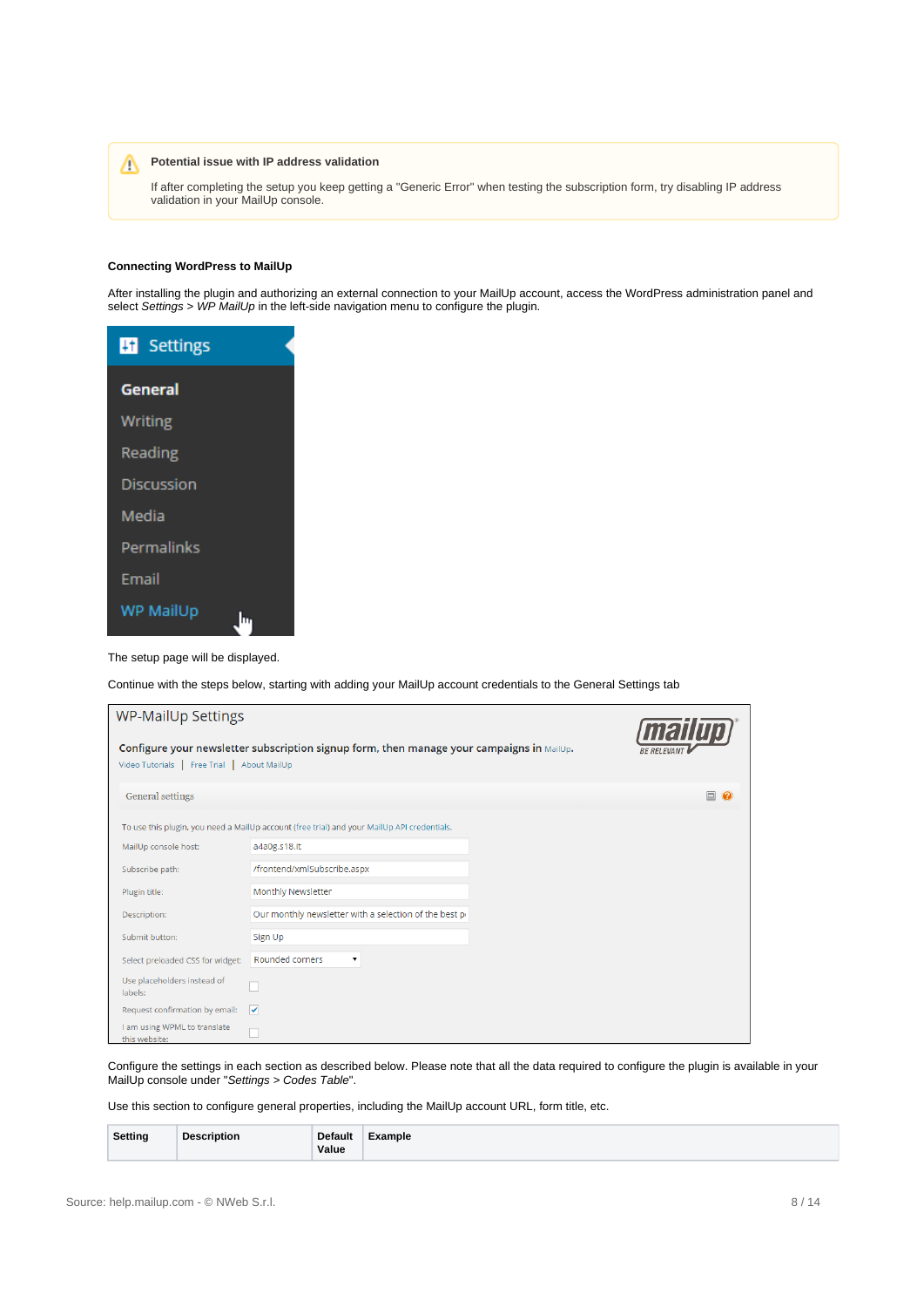| MailUp<br>Console<br>host                          | MailUp console URL                                                                                        |                                             | abcd.sp09.it<br>نج<br>⇧<br>$\boldsymbol{\nabla}$<br>https://a0i6g3.mailupclient.com/console/Main.aspx#/main<br><b>AAA Newsletter</b><br>1<br>$\checkmark$ |
|----------------------------------------------------|-----------------------------------------------------------------------------------------------------------|---------------------------------------------|-----------------------------------------------------------------------------------------------------------------------------------------------------------|
| Subscribe<br>path                                  | Subscription page name<br>and path (do not modify<br>this entry)                                          | /fronten<br>d<br>/xmlSub<br>scribe.<br>aspx |                                                                                                                                                           |
| Plugin Title                                       | The subscription form title<br>is shown where the<br>widget is placed                                     |                                             | "Sign up for our newsletter!"                                                                                                                             |
| Description                                        | Text is shown under the<br>title                                                                          |                                             | "Enter your information and press Sign Up"                                                                                                                |
| Submit<br><b>Button</b>                            | Text used for the submit<br>button                                                                        |                                             | "Sign Up"                                                                                                                                                 |
| Select<br>preloaded<br>CSS for the<br>widget       | Select one of four<br>predefined styles. [1]                                                              |                                             |                                                                                                                                                           |
| Use<br>placeholder<br>s instead of<br>labels       | If checked, placeholders<br>inside recipient fields will<br>be used to display the<br>names of the fields |                                             |                                                                                                                                                           |
| Request<br>confirmation<br>by email                | Asks new subscribers to<br>confirm their subscription<br>via email (recommended)                          | Checked                                     |                                                                                                                                                           |
| I am using<br>WPML to<br>translate<br>this website | Check this option if your<br>WordPress site uses<br>WPML or Polylang for<br>multilanguage support.        |                                             |                                                                                                                                                           |

[1] You can change the style of the sign-up form [as shown here.](http://help.mailup.com/display/mailupUserGuide/WordPress#WordPress-CustomizingthedefaultCSSstyles)

The last option is useful if your WordPress site uses WPML or Polylang for multilanguage support. By checking this box, each text string configured in the MailUp plugin will be added to the WordPress strings DB shared by all plugins. The translation plugins will retrieve the strings from this DB and allow to translate them, so that language selection made by the user at the site level will also be reflected in the subscription form configured with MailUp's WordPress Plugin.

#### **Recipient list**

Select which List in your MailUp account the new subscriber will be added to. MailUp accounts support multiple lists, but you can only add site visitors to one List (and optionally one Group within the List) using this widget.

| Field                                 | <b>Description</b>                                                                                                          |
|---------------------------------------|-----------------------------------------------------------------------------------------------------------------------------|
| List-ID (REQUIRED)                    | Numeric list identifier. You can locate the ID in your MailUp console under "Settings > Codes Table".                       |
| List displayed name (NOT<br>REQUIRED) | Not currently in use                                                                                                        |
| Group ID (NOT REQUIRED)               | Numeric Group identifier within the list. You can locate the IDs in your MailUp console under "Settings"<br>> Codes Table". |

#### **Personal Data Fields**

The subscription form can pass up to eight separate pieces of information to MailUp. Either the email or the mobile phone number must be sent to MailUp for the user to be added to the system, so you must make at least one of those two fields required. The other six fields can be associated with any of the additional fields used in your MailUp console under "Manage > Personal Data Fields". Please note that one of these six additional fields is a date picker, so this particular field can only be used to send a date (in US format, mm/dd/yyyy).

- Check "Show" to show the field in the widget
- Check "Req." to make the field required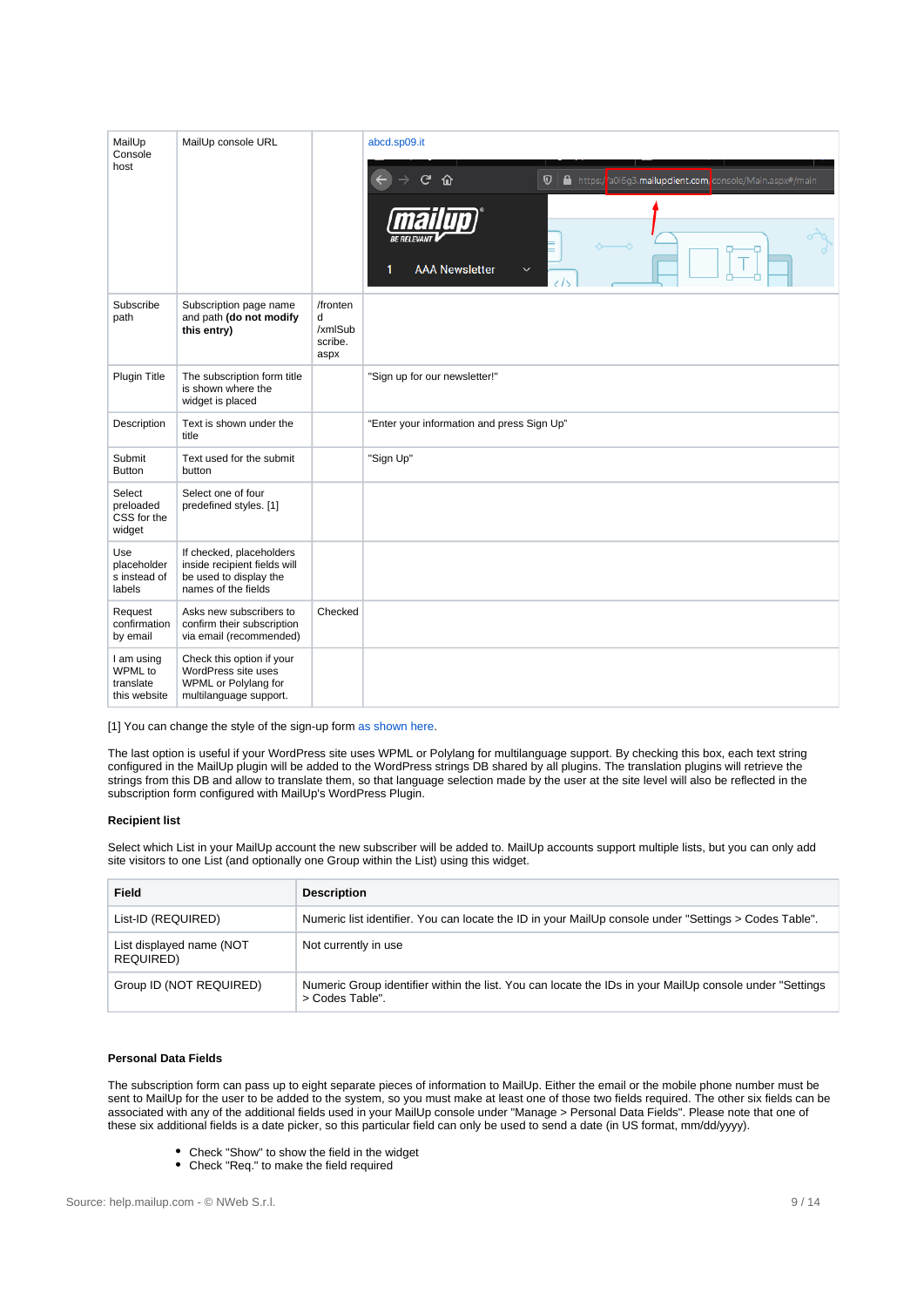- The field code must match a valid field code in your MailUp console. **"Email" and "SMS" should not be altered. The other field codes can be any of the field codes available in your MailUp console, and they can be located under "Settings > Codes Table"**.
- You can use as few as 1 field and as many as 8 fields. In the example below, 5 fields are used.

| <b>WP-MailUp Settings</b>                                                                                                                                    |                         |                      |                       |                   |
|--------------------------------------------------------------------------------------------------------------------------------------------------------------|-------------------------|----------------------|-----------------------|-------------------|
| Configure your newsletter subscription signup form, then manage your campaigns in MailUp.<br><b>BE RELEVA</b><br>Video Tutorials   Free Trial   About MailUp |                         |                      |                       |                   |
| General settings                                                                                                                                             |                         |                      |                       | $\square$ $\odot$ |
| Recipient list                                                                                                                                               |                         |                      |                       | $\Box$ $\odot$    |
| <b>Recipient fields</b>                                                                                                                                      |                         |                      |                       | $\Box$ $\odot$    |
|                                                                                                                                                              |                         | Show Req. Field code | <b>Displayed name</b> |                   |
| ▿<br>Email:                                                                                                                                                  | $\overline{\mathbf{v}}$ | Email                | Email                 |                   |
| Mobile<br>$\blacktriangledown$<br>number:                                                                                                                    | $\overline{\mathbf{v}}$ | sms                  | Mobile number         |                   |
| Custom<br>$\checkmark$<br>field 1:                                                                                                                           |                         | Campo1               | Name                  |                   |
| Custom<br>⊽<br>field 2:                                                                                                                                      |                         | Campo2               | <b>Last Name</b>      |                   |
| Custom<br>field 3:                                                                                                                                           |                         | Campo3               |                       |                   |
| Custom<br>field 4:                                                                                                                                           |                         | Campo4               |                       |                   |
| Custom<br>field 5:                                                                                                                                           |                         | Campo <sub>5</sub>   |                       |                   |
| Date<br>✓<br>Picker:                                                                                                                                         |                         | Campo6               | Birthday              |                   |

Here is how the plugin looks by default on customer-facing pages:

| NEWSLETTER<br>Our monthly newsletter with a<br>selection of the best posts |  |  |  |
|----------------------------------------------------------------------------|--|--|--|
| *Email                                                                     |  |  |  |
| *Mobile number                                                             |  |  |  |
| *Name                                                                      |  |  |  |
| *Last Name                                                                 |  |  |  |
| Birthday                                                                   |  |  |  |
| <b>SIGN UP</b>                                                             |  |  |  |

#### **Messages**

Here you can edit the error messages that are shown when the submit button is pressed if there is an issue.

| <b>Error type</b> | <b>Example</b>                                                                                |
|-------------------|-----------------------------------------------------------------------------------------------|
| <b>Success</b>    | "Thank you for subscribing to our newsletter. Check your email to confirm your subscription." |
| Generic error     | "There was an issue. Please try again."                                                       |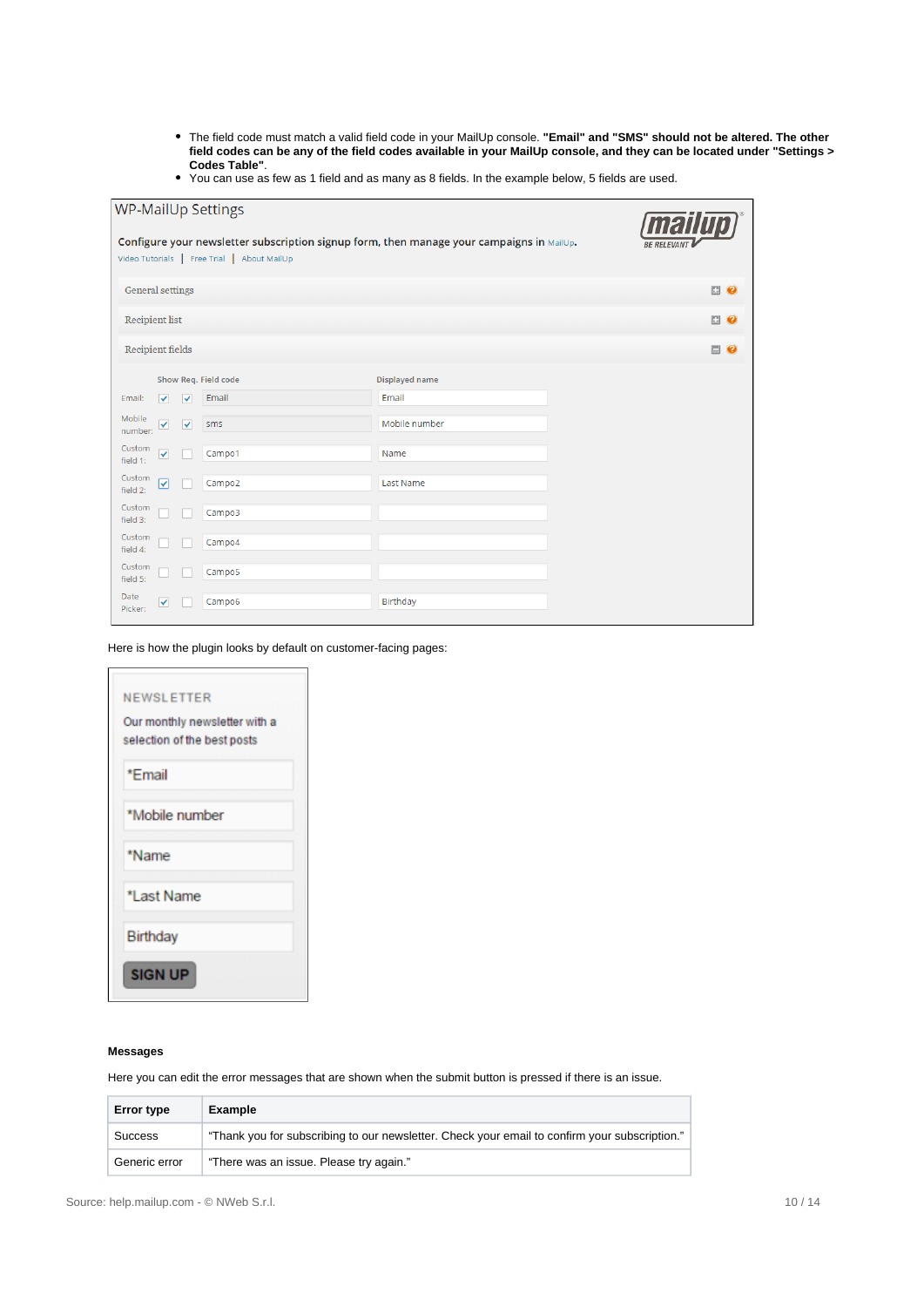| Invalid address | "The email address is not valid"                               |
|-----------------|----------------------------------------------------------------|
|                 | Already present   "It looks like you're already a subscriber!" |

#### **Terms and conditions**

You can add up to two conditions the subscriber has to accept to subscribe to the form. Enabling one or more conditions is optional.

In the widget panel, the submit button requires you to select all the enabling conditions to proceed.

In the example below two conditions are enabled, only then for the first one, an additional text is provided. Please note that basic HTML can be included in the text area field to link to an external document

|                                                                                        | <b>Admin panel</b>                                                                                                     | <b>Frontend</b>                                                            |
|----------------------------------------------------------------------------------------|------------------------------------------------------------------------------------------------------------------------|----------------------------------------------------------------------------|
| Terms and conditions                                                                   |                                                                                                                        | <b>NEWSLETTER</b><br><b>SUBSCRIPTION</b>                                   |
| Require acceptance of condition 1: $\blacktriangledown$                                |                                                                                                                        |                                                                            |
| Condition 1 to be accepted:                                                            | I accept terms and conditions.                                                                                         | Our monthly ne<br>with a selection                                         |
| Text to be displayed:                                                                  | Make sure to review our <a<br>href=http://www.mailup.com/privacy-policy.htm<br/>target=_blank&gt;privacy policy</a<br> | best posts<br>Email: *                                                     |
|                                                                                        |                                                                                                                        | <b>Mobile number</b>                                                       |
| Require acceptance of condition 2: $\sqrt{\phantom{a}}$<br>Condition 2 to be accepted: | Yes, send me the weekly newsletter                                                                                     | Name:                                                                      |
| Text to be displayed:                                                                  |                                                                                                                        | Last name:                                                                 |
|                                                                                        |                                                                                                                        | Make sure to re<br>privacy policy<br>I accept ter<br>$\Box$<br>conditions. |
| Save<br>Reset<br>Test                                                                  |                                                                                                                        | Yes, send n<br>$\Box$<br>weekly newsle<br><b>SIGN UP</b>                   |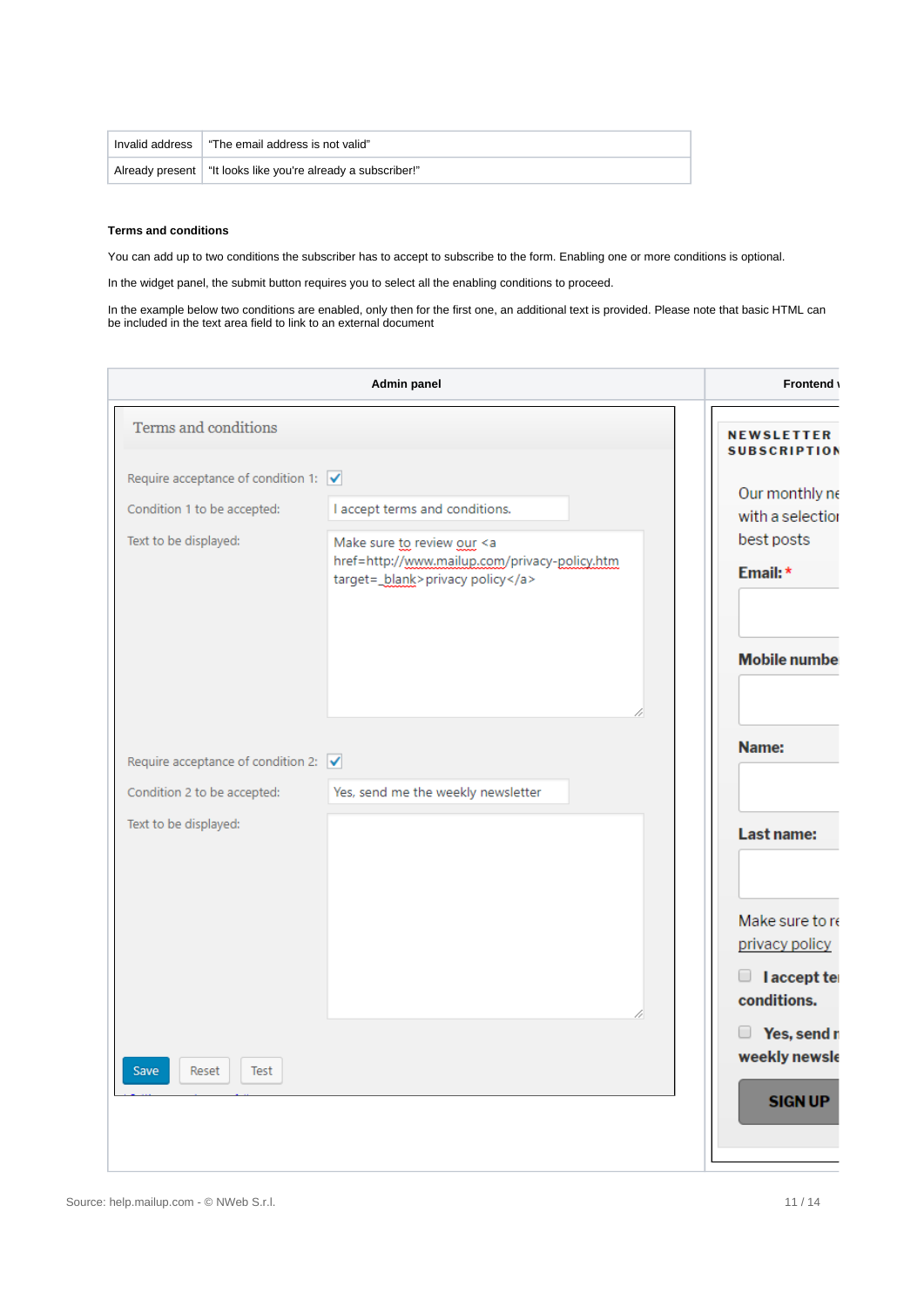#### **Test connection**

You can use the "Test" button to instantly verify the plugin settings you've configured so that you are immediately aware if there is an IP addresses restriction configured in MailUp, or if an incorrect IP-based restriction is set in MailUp is preventing the plugin to communicate with it.



#### **Customizing the default CSS styles**

You can customize the look of the subscription form created by the plugin in your WordPress-powered Web site by either changing the CSS style selected under General Settings as mentioned above and/or by further editing those cascading style sheets. Familiarity with CSS is required to manually edit the default styles. Here is how to do so:

- 1. First, select the Plugins Editor in the WordPress administration area
- 2. Select "WP-MailUp" from the drop-down menu
- 3. A list of files will be displayed, including 4 CSS documents: "style1.css", "style2.css", "style3.css", "style4.css". They correspond to the following styles shown in the drop-down menu under General Settings:
	- a. style1.css = Default
	- b. style2.css = Rounded corners
	- c. style3.css = Rounded black
	- d. style4.css = No style
- 4. Select a file to modify it.
- 5. Click on "Update File" to save your modifications. We recommend that you backup the code before making any changes. If you don't see the "Update File" button, you probably don't have sufficient permissions in your WordPress installation. Contact your WordPress site administrator.
- 6. The form is identified by the selector "**#subscribeForm**" in the CSS document.
- 7. Note that the changes are immediately live in your WordPress site if the document you edited corresponds to the style currently selected under General Settings.

## **Avoiding CSS conflicts**

Make sure that any style you add or modify uses the "#subscribeForm" selector to avoid any conflicts with other styles, which could negatively affect the rest of your Web site

#### **FAQs and Troubleshooting**

#### **Do I have to be a MailUp customer to use the plugin?**

You must have activated a MailUp console (full account or a free trial) and then specify the platform URL in plugin settings. On MailUp you must enable requests coming from the server that hosts your WordPress site (go to "Manage->Web service" and then select "frontend" in the dropdown menu to insert the IP address of your server. More than one address could be registered).

#### **How can I configure my plugin?**

Go to the admin panel, press "Settings" and then select "WP MailUp". Fill in or check all the fields using the help buttons if something is not clear.

#### **How can I check if my plugin is working?**

Just fill in the required fields and press the Test button. If the test is successful, try to subscribe to an address from the form. The specified contact will be added to the MailUp distribution list specified in system settings.

#### **Once the configuration is set up, can I make any changes/updates?**

Yes, you can modify any of the sections ("General Data", "User Lists", "User Fields", "Errors" and "Terms and Conditions") and update the information.

#### **How can I change the appearance of the plugin?**

You can select between four (4) available styles (CSS), if no one matches your need you can edit one of the existing CSS files (style1.css, ..., style4.css). Please note that editing is allowed only for users who have read/write access to those files.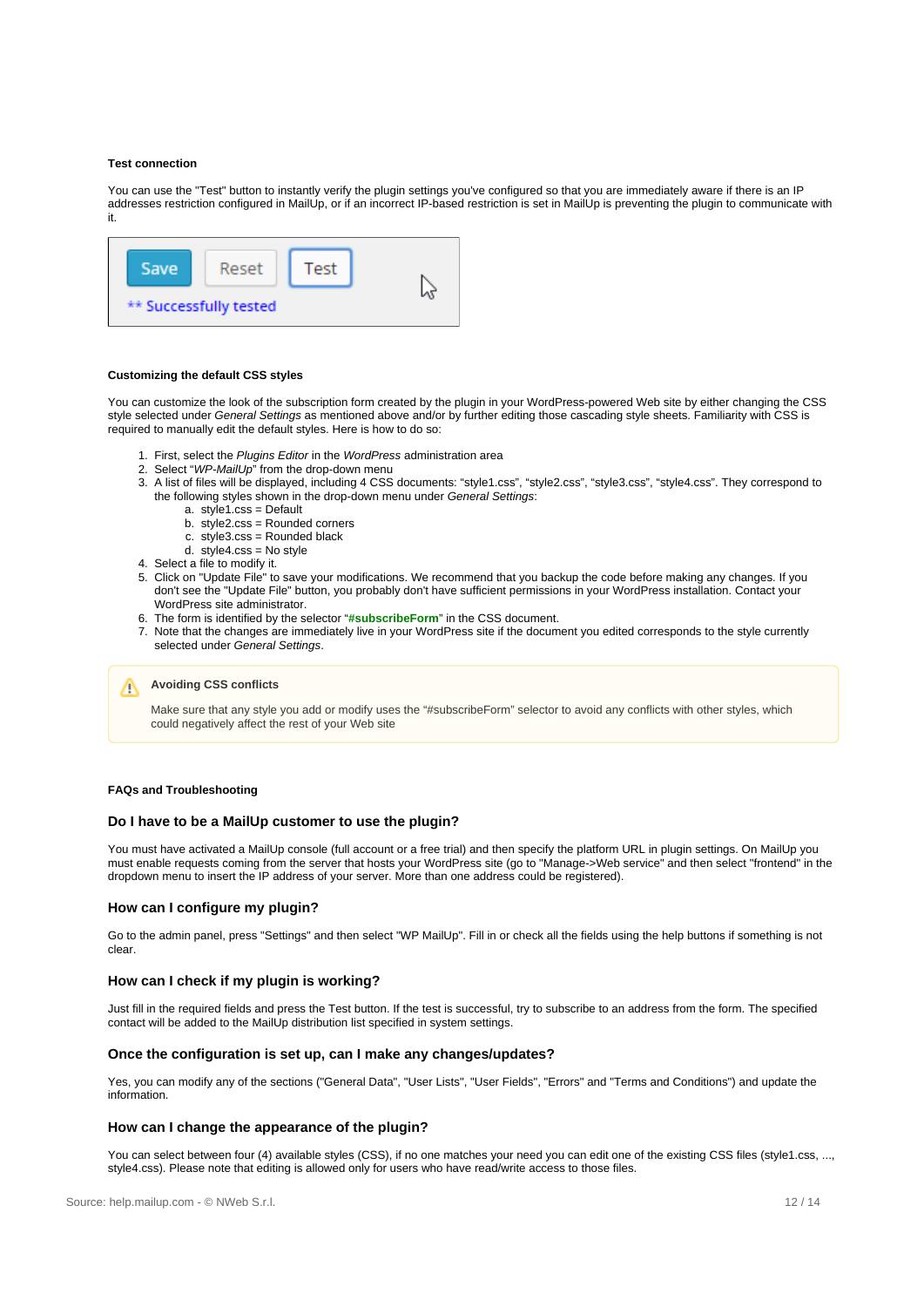#### **Can subscribers sign-up for my newsletter through a social account (e.g. Facebook)?**

Yes, MailUp provides a simple integration with all the most used social networks. You could insert into your website a simple banner "Click here to subscribe to our newsletter using your Facebook account". This feature is a standard one and you don't need to install any plugin, just activate a MailUp account.

#### **Is it possible to translate this plugin?**

Yes, edit each string within the settings panel. No need to edit any file. MailUp supports all the charsets. If you use WMPL or Polylang to manage multilanguage, check the corresponding option inside General Settings.

#### **Why should I use this plugin and not other services, like FeedBurner?**

MailUp allows you to take control of subscribers (view, import, edit, delete, export) and messages (define scheduling, content, and recipients).

#### **Can I disable the plugin?**

Yes. Click on the Plugins tab and click on "deactivate."

### **The plugin was configured correctly, but it still returns a "generic error" when I fill out the subscription form. Why?**

The IP address of the Web site or blog is probably not registered in your MailUp console. See above under "[Authorizing WordPress to](#page-6-0)  [communicate with MailUp"](#page-6-0). If you are still getting this generic error even after correctly registering the blog or Web site's IP address, please try disabling IP address validation in your MailUp console and try again. There are times when IP address validation does not work properly and it can cause this issue.

#### **Can I insert the form within a single page?**

Yes. You have to create the [subscription form](http://help.mailup.com/display/MUG/Subscriptions) extrapolate the HTML code and paste it inside WordPress during the creation of an article or page (this depends on the theme used or the website set up).

#### **Is it possible to create a shortcode?**

Yes, it is. First, you have to create the [subscription form](http://help.mailup.com/display/MUG/Subscriptions) in your MailUp platform and extract the HTML code from using the dedicated button. Then you can associate the HTML code to a shortcode. There are various free plugins downloadable from WordPress that allow creating shortcodes using the HTML code of a subscription form.

#### **Is there a possibility to link MailUp plugin to Elementor forms?**

For the moment we do not have a direct plugin for the Elementor component of WordPress, but through the functions of the Elementor plugin, and by creating the registration form in Mailup, you can add the registration form to your website. First of all, you have to load the Html block from Elementor:

| <b>CENERAL</b>          |                      |
|-------------------------|----------------------|
| 粵                       | 호<br>pa Ro           |
| 崰<br><b>Shar Runing</b> | П<br>pe Comun        |
| 88<br>eciales           | ⋿<br><b>kon List</b> |
| 蚓                       | 灩                    |
| Q                       | □                    |
| 9                       | 胆                    |
| 飅<br>Social topra       | $^{\circ}$           |
| ត                       | $\Box$               |
| <b>HEM</b>              |                      |

Then log into MailUp and create your subscription form. Find the subscription forms directly in the console, in the menu "Database building /Subscriptions/Subscription forms". Once created, the Html code can be obtained and copied, and pasted into the Html block: